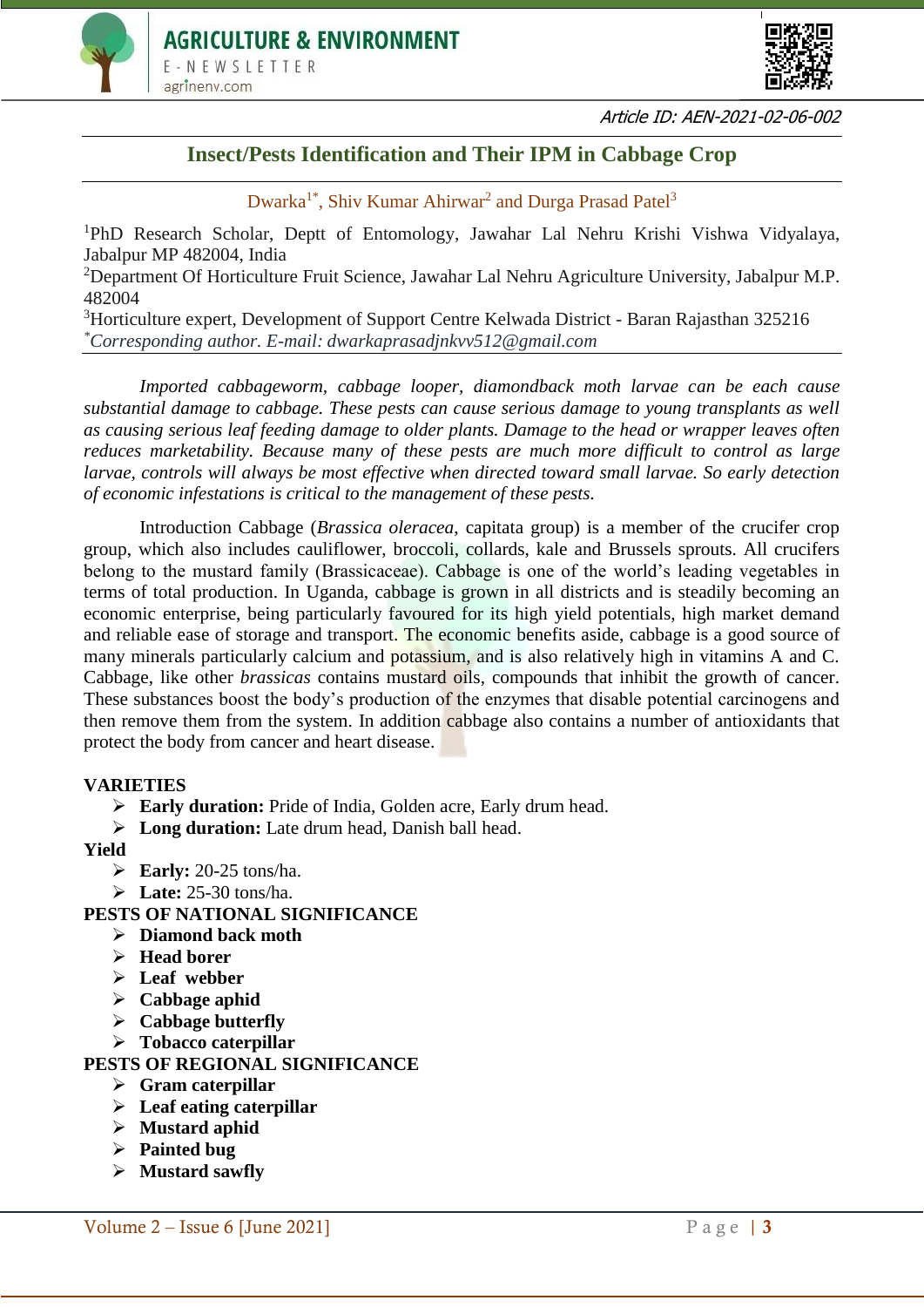



#### **Cabbage semilooper**

**1. Diamondback moth:** *Plutella xylostella* **(L.) (Plutellidae :Lepidoptera)**



**Distribution:** Highly migratory and cosmopolitan species.

Host range: Cabbage, cauliflower, other crucifers and solanaceous plants.

#### **International Common Names:**

- $\triangleright$  Cabbage moth, European honeysuckle and leaf roller.
- $\triangleright$  The pest is very serious during Jan-June months in plains of South India.



#### **Nature of damage**

- $\triangleright$  Mining and skeletanization of cabbage leaves
- $\triangleright$  Scrapping of epidermal leaf tissues producing typical whitish patches on leaves.
- $\triangleright$  Full-grown larvae bite holes in the leaves and feeds on curd.

#### **Symptoms**

- $\triangleright$  Leaves are completely drilled with holes, resulting in under sized head.
- $\triangleright$  Withered appearance of affected leaves.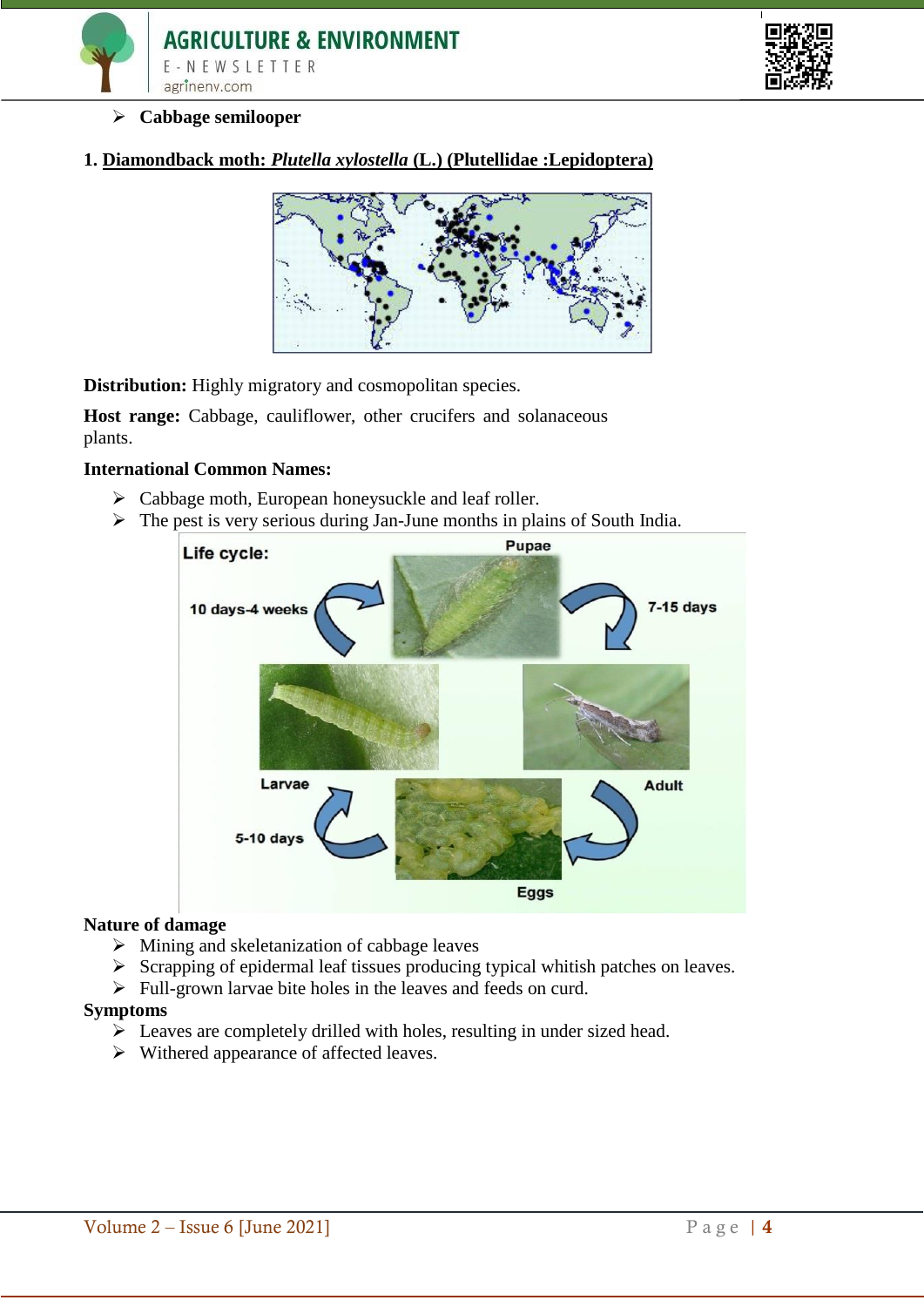





# **Damaged crop**

**2. LEAF WEBBER :** *Crocidolomia binotalis* **(Pyralidae:Lepidoptera)**

- $\triangleright$  Regular pest of minor status but occasionally reach serious proportions
- Widely distributed in Indian subcontinent, South Asia and Australia.

Host range: Cabbage, radish, mustard and other cruciferous plants.



#### **Nature of damage**

 Young larvae on hatching feed gregariously on leaves and later web the leaves together and feed within the web accumulating faecal matter.

#### **Symptoms**

- $\triangleright$  Webbed leaves with fecal matter.
- $\triangleright$  Rotting of cabbage heads.



#### **Damaged crop 3. Cabbage head borer:** *Hellula undalis* **Fabricius (Pyralidae :Lepidoptera)**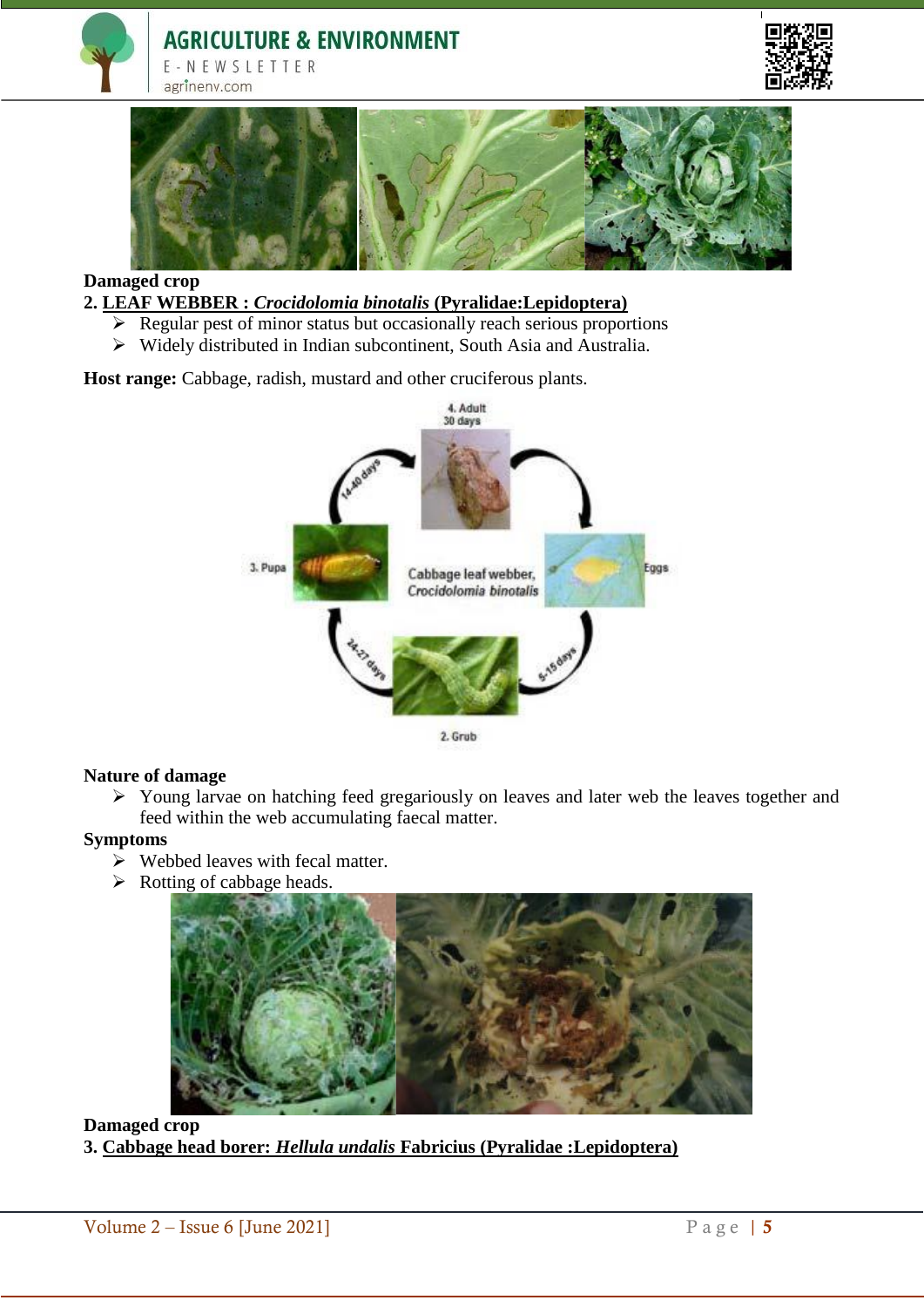





Worldwide distributed, sporadic but occasionally serious pest.

**Host range:** Cabbage, cauliflower, radish, knoll-khol, beet root and the weed *Gynadropis pentaphylla.* 

 $\triangleright$  Generally damage is serious during May-June months.



**Larvae of cabbage head borer**



#### **Nature of damage**

- $\triangleright$  Caterpillars web the leaves and bore into stem, stalk or leaf veins.
- $\triangleright$  They prevent head initiation causing multiple shoots or heads.
- $\triangleright$  Later stage bore into cabbage head.

#### **Symptoms**

- $\triangleright$  Webbed leaves.
- $\triangleright$  Holes in cabbage head with fecal matter.

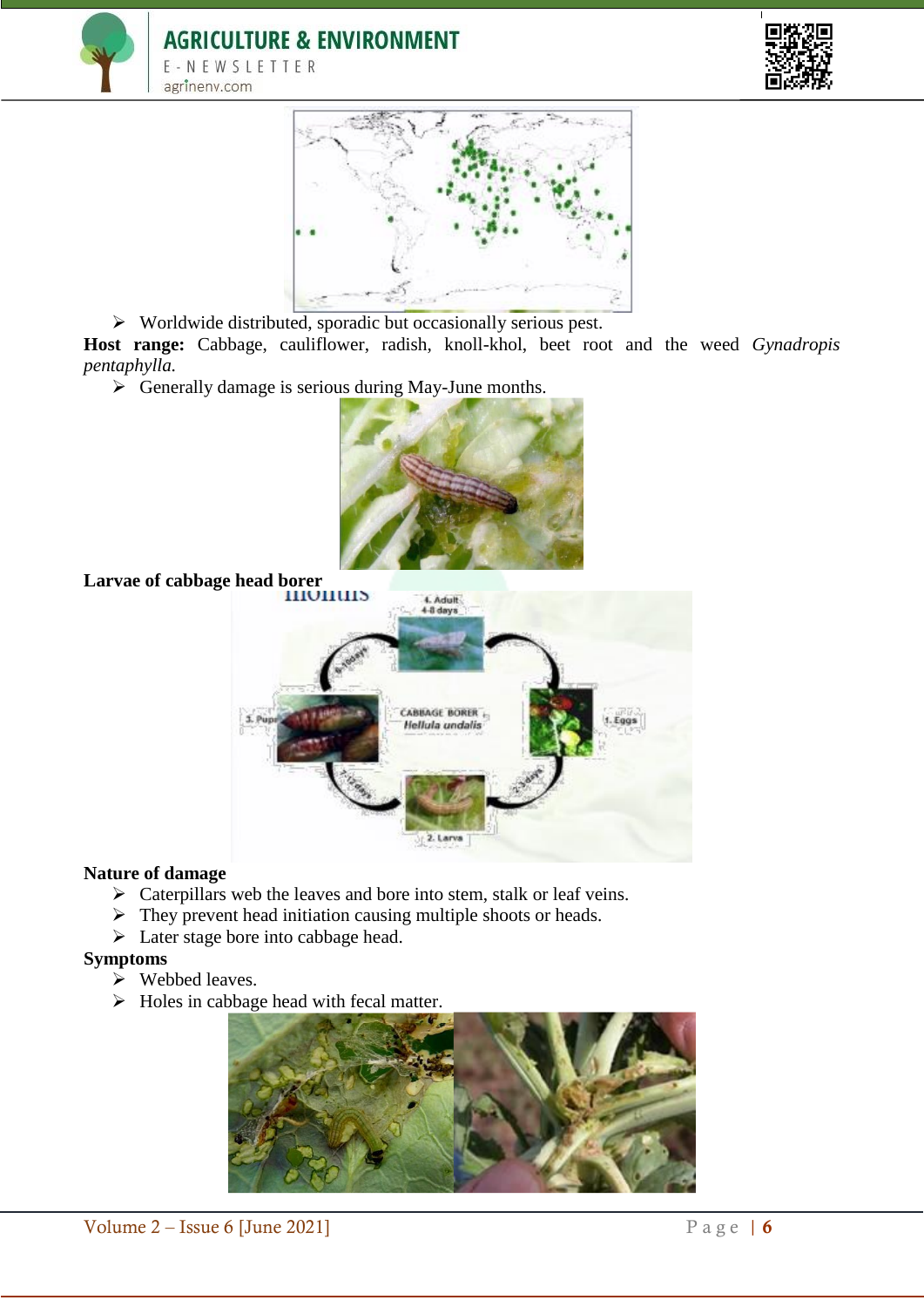

F-NEWSIFTTER agrineny.com



# **Damaged crop**

- **4. Aphids:** *Brevicoryne brassicae, Lipaphis erysimi* **(Aphididae: Homoptera)**
	- $\triangleright$  Most common species attacking cole crops with a very wide range of distribution.
	- $\triangleright$  This pest infests crucifers in cold season.
	- $\triangleright$  Humid, but rainless and cool weather favours multiplication.



#### **Nature of damage**

- $\triangleright$  The nymphs and adults suck sap from plant causing loss of vigour
- $\triangleright$  Sooty mould develops on excreted honeydew reducing photosynthesis.

#### **Symptoms**

- $\sum$  Curling of infested leaves.
- $\triangleright$  Early stage plant wither and die.
- $\triangleright$  Plants remain stunted.



#### **Damaged crop**

**5. Cabbage butterfly:** *Pieris brassicae* **( Pieridae : Lepidoptera)**



- $\triangleright$  Also called cabbage butterfly, cabbage white, cabbage moth.
- Widely distributed in North America, Europe, China, Burma and India.

#### **Damage symptoms**

- $\triangleright$  In India it is found widely distributed along Himalayan region and parts of N. India.
- $\triangleright$  The pest passes winter in plains and migrates to hilly regions during summer.
- During Sept. to April. it breeds on mustard and rape seed.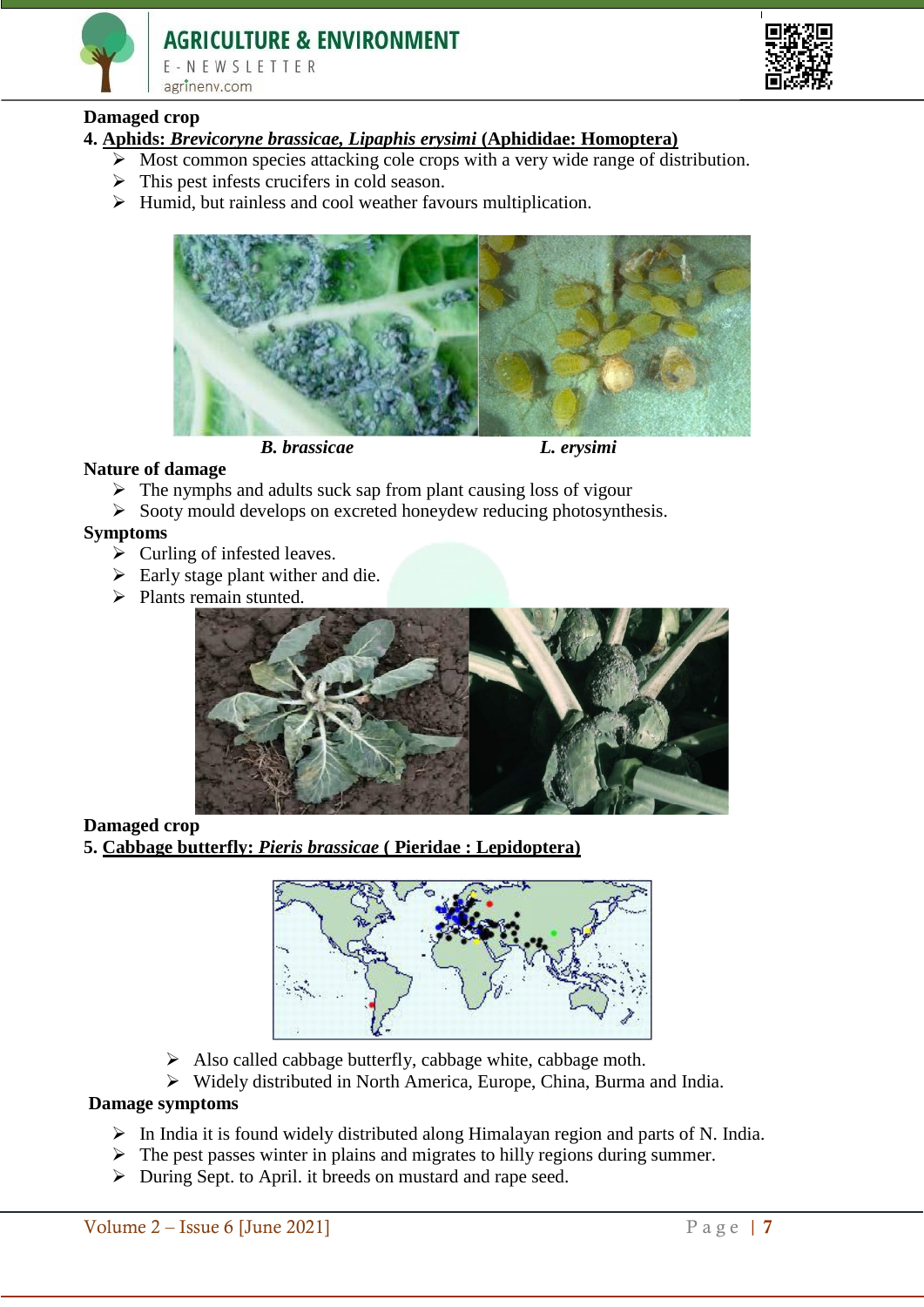





**Life cycle:** Incubation Period=3, Larval Period=5, Pupal Period=7

#### **Damage symptoms**

- $\triangleright$  Caterpillars scrape the leaves and eat up leaves leaving only the main veins.
- > Defoliation.
- $\triangleright$  Bores into the heads of cabbage.



#### **Damaged crop**

**6. Tobacco caterpillar:** *Spodoptera litura* **(Noctuidae: Lepidoptera)**



 $\triangleright$  Found throughout the tropical and sub tropical parts of the world, wide spread in India. **Host:** Tobacco, cotton, castor, groundnut, tomato, and various other cruciferous crops.

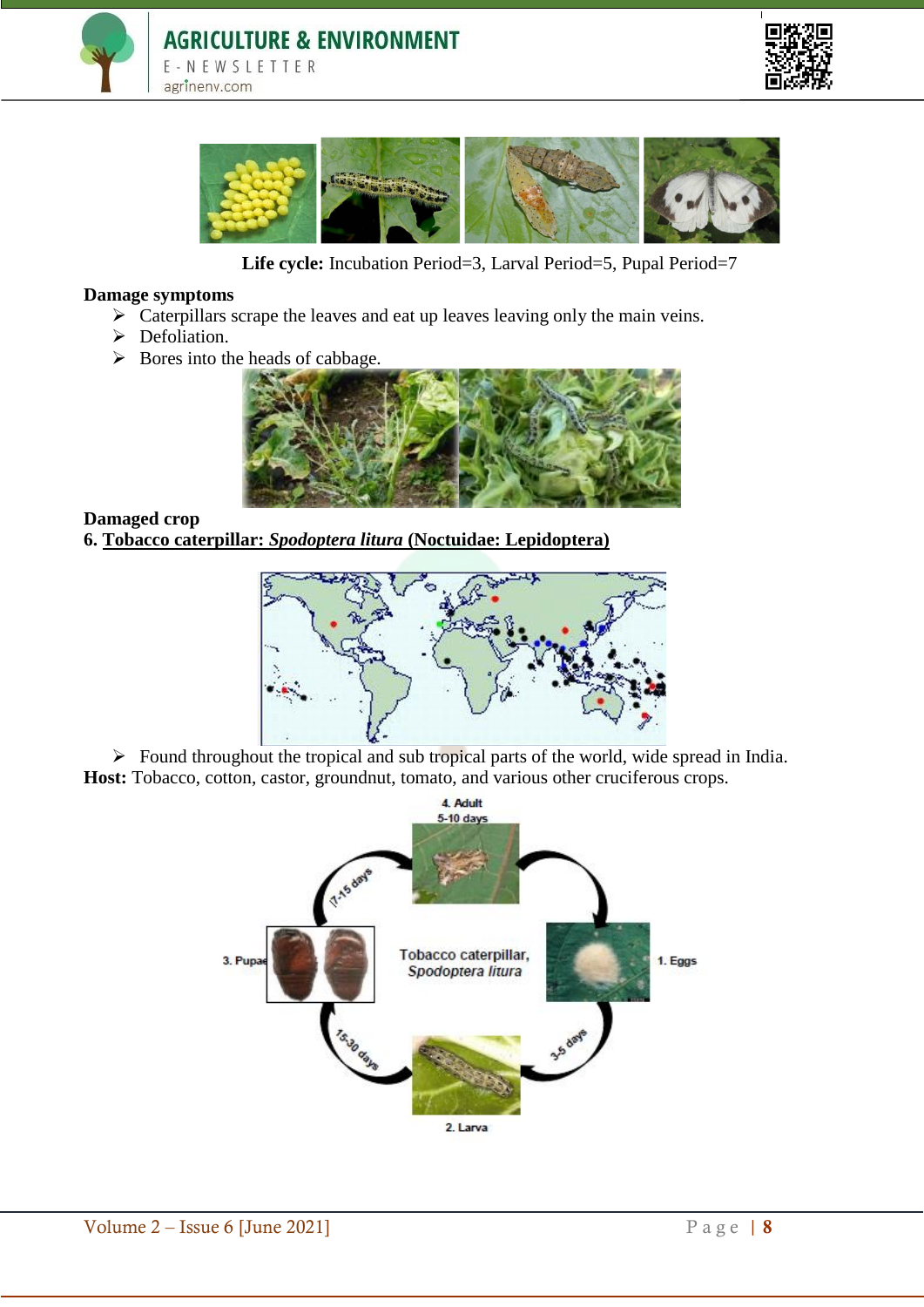# **AGRICULTURE & ENVIRONMENT** E-NEWSLETTER agrinenv.com



#### **Nature of damage**

 $\triangleright$  In early stages, the caterpillars are gregarious and scrape the chlorophyll content of leaf lamina.

## **Damage symptoms**

- $\triangleright$  Papery white appearance.
- $\triangleright$  Irregular holes on the leaves.
- $\triangleright$  Skeletonization leaving only veins and petioles.
- $\blacktriangleright$  Heavy defoliation.



#### **Damaged crop**

**7. Cabbage looper:** *Trichoplusia ni, Plusia spp.* **(Noctuidae: Lepidoptera)**



#### **Larvae & adult**

- $\triangleright$  Polyphagous and widely distributed.
- Caterpillars of *Plusia* spp and *Trichoplusia ni* look more or less alike.
- $\triangleright$  Semiloopers having body thin anteriorly green with light wavy white lines and a broad lateral stripe on either side.

# **Damage symptoms**

- $\triangleright$  Scrapping and feeding on the leaves.
- $\triangleright$  Later defoliate the plant leaving only the midribs and main veins.



#### **Damaged crop**

**8. Mustard sawfly:** *Athalia lugens proxima* **(Tenthridinidae: Hymenoptera)** 



#### **Sawfly adult**

- $\triangleright$  Minor, sporadically serious.
- Widely distributed in Indonesia, Formosa, Myanmar and the Indian Sub-continent.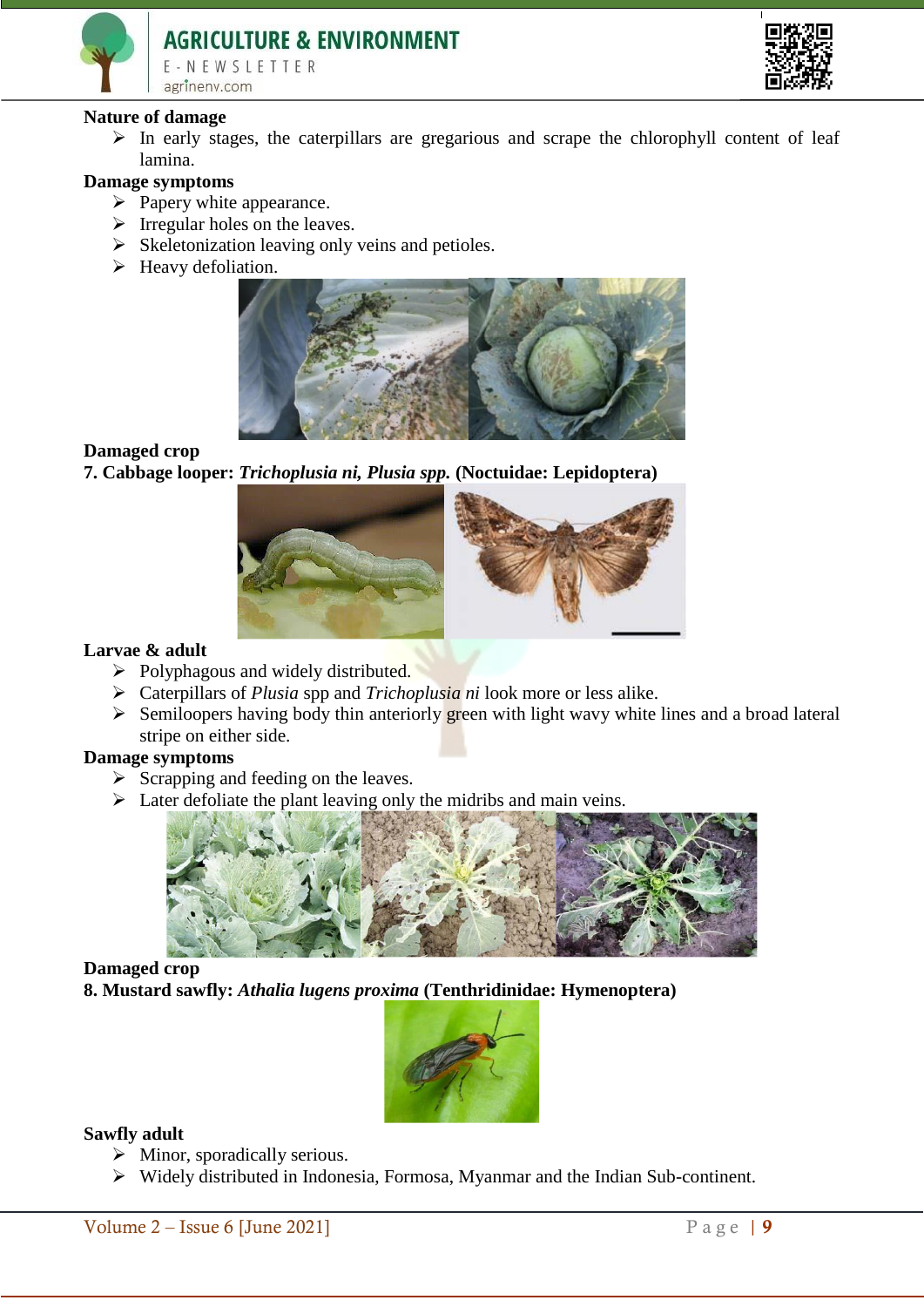



 $\triangleright$  Peak activity is during Sept-Dec.

**Host range:** Mustard, toria (*Brassica campestris*), rapeseed, cabbage, cauliflower, knol-khol, turnip, radish, etc.

#### **Damage symptoms**

- $\triangleright$  Grubs on hatching nibble the margins of tender leaves, but later on bite holes in leaves.
- $\triangleright$  Dark brown or black caterpillars aggregating on the cut edges of leaves.



**Larvae of sawfly**

**9. Painted bugs:** *Bagrada hilaris* **(Pentatomidae: Hemiptera)**



# **Paited bug adult**

# **Common names**

 $\triangleright$  Harlequin bug, painted bug.

#### **Habitat**

 $\triangleright$  Cruciferous vegetables including mustard, cabbage, cauliflower, etc.

#### **Pest status**

 $\triangleright$  A major pest of cruciferous crops.

#### **Nature of damage**

 $\triangleright$  Nymphs and adults suck sap from leaves.

#### **Damage symptoms**

 $\triangleright$  Wilting and drying of leaves.

#### **Economic threshold levels (ETLs)**

| SI.<br>No. | <b>Pests</b>       | ETL                                 |
|------------|--------------------|-------------------------------------|
| 1.         | Diamond back moth  | 4-7 larvae/ plant at head formation |
| 2.         | Leaf webber        | 1 larvae/ m length row              |
| 3.         | Cabbage head borer | 1 larvae/ plant                     |
| 4.         | Cabbage butterfly  | 1 larvae/ plant                     |
| 5.         | Mustard sawfly     | 1 larvae/ plant                     |

#### **Integrated pest management I. Resistant or tolerant varieties**

- Aphids All season, Red Drum Head..
- **II. Pre-sowing operations (to manage DBM)**
	- $\triangleright$  Summer ploughing.
	- $\triangleright$  Removal and destruction of plant remnants, stubbles and debris.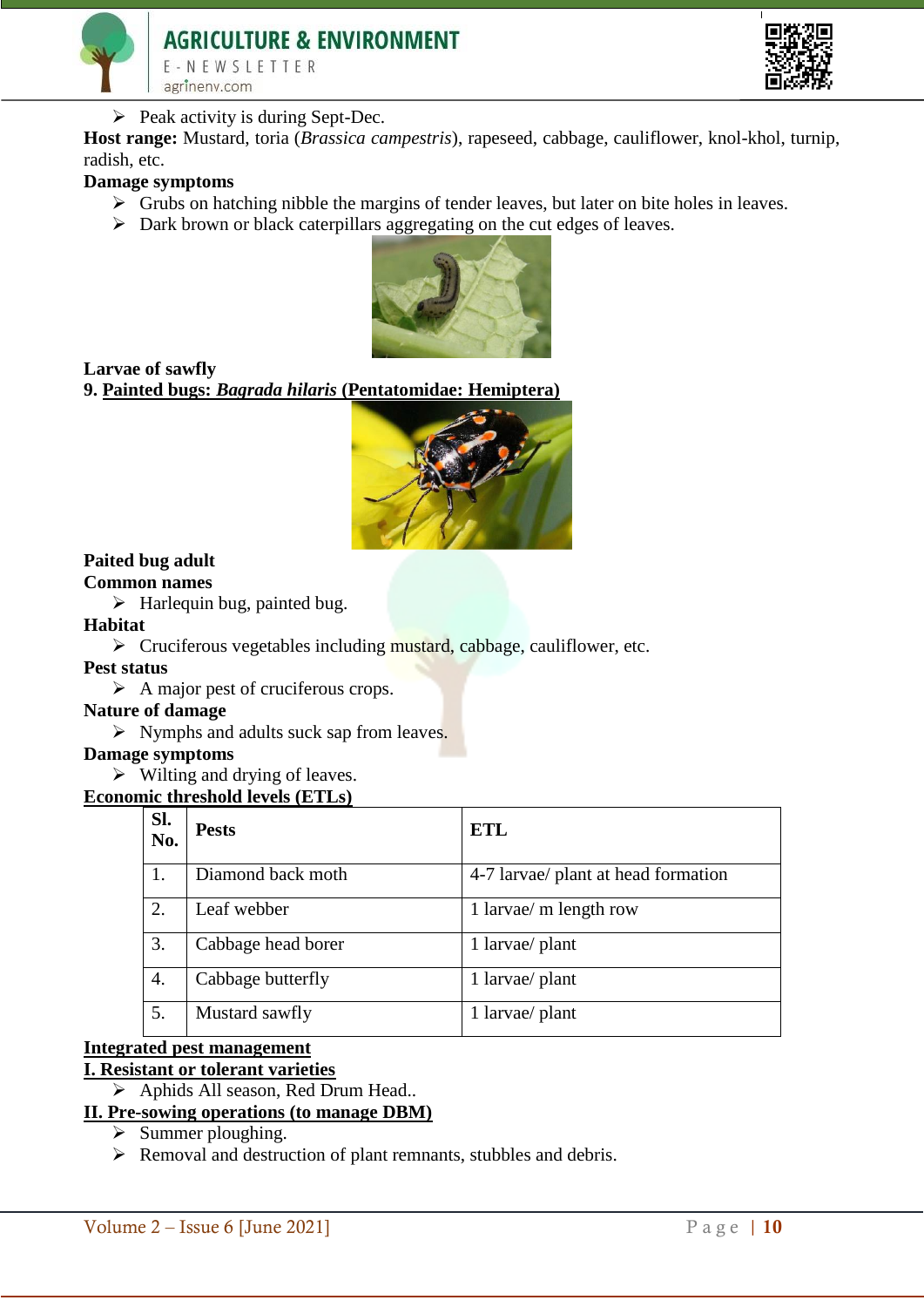



- $\triangleright$  Sowing of two rows of bold seeded mustard after every 25 rows of cabbage as a trap crop. Plant the first row 12 days before transplanting and second row 25 days after transplanting.
- $\triangleright$  Intercropping with tomato, garlic, coriander and carrot in alternate rows.

# **III. Management in the main field.**

### **Cultural methods (To manage Tobacco caterpillar)**

- $\triangleright$  Field sanitation and roughing.
- ▶ Planting Ocimum/Basil ( Repellent plants).
- $\triangleright$  Use of ovipositional trap crops such as castor @ 250 plants/acre.
- Intercropping cabbages with *Nasturtium* results in fewer eggs laid on cabbage by the butterflies (Cabbage butterfly)*.*

#### **A. Mechanical methods**

| SI.<br>No. | <b>Operations</b>                                                                   | <b>Target pest</b>                               |
|------------|-------------------------------------------------------------------------------------|--------------------------------------------------|
| 1.         | Collection and destruction of Caterpillars                                          | Cabbage borer, leaf webber,<br>Cabbage butterfly |
| 2.         | Install pheromone traps $@$ 4-5/acre<br>for monitoring                              | DBM, Tobacco caterpillar                         |
| 3.         | Light traps $@1/acre$                                                               | webber.<br>Leaf<br>Tobacco<br>caterpillar        |
| 4.         | Install yellow sticky traps, yellow water pan traps @<br>12/acre to monitor alates  | Cabbage aphid                                    |
| 5.         | Erecting bird perches for encouraging predatory birds<br>such as mynah, drongo etc. | Tobacco caterpillar, Cabbage<br>butterfly        |

#### **B. Biological control**

| Sl.<br>No.       | <b>Operations</b>                                                                                                                                                                                                                                                                                         | <b>Target pest</b>  |  |
|------------------|-----------------------------------------------------------------------------------------------------------------------------------------------------------------------------------------------------------------------------------------------------------------------------------------------------------|---------------------|--|
| 1.               | Release egg parasitoid, T. chilonis/pretiosum<br>$\omega$<br>20,000/acre 4-6 times at weekly interval.<br>Release larval parasitoids, Diadegma semiclausm @<br>1,00,000/acre (Hills – below 25 –27 °C) or <i>Cotesia</i><br><i>plutellae</i> (plains) $\omega$ 20,000/acre from 20 days after<br>planting | <b>DBM</b>          |  |
| $\overline{2}$ . | Commercial Bt @ 1ml/l of water                                                                                                                                                                                                                                                                            |                     |  |
| 3.               | Foliar spray with 5% NSKE or azadirachtin 0.03%<br>(300 ppm) neem oil based WSP @ 1000-2000 ml in   DBM, tobacco caterpillar<br>$200-4001$ of water/acre                                                                                                                                                  |                     |  |
| 4.               | Spray NPV @ 100LE/ac in combination with jaggery<br>1 kg, sandovit 100 ml or Robin Blue 50 g thrice at 10-<br>15 days interval on observing the eggs or first instar<br>larvae in the evening hours.                                                                                                      | Tobacco caterpillar |  |